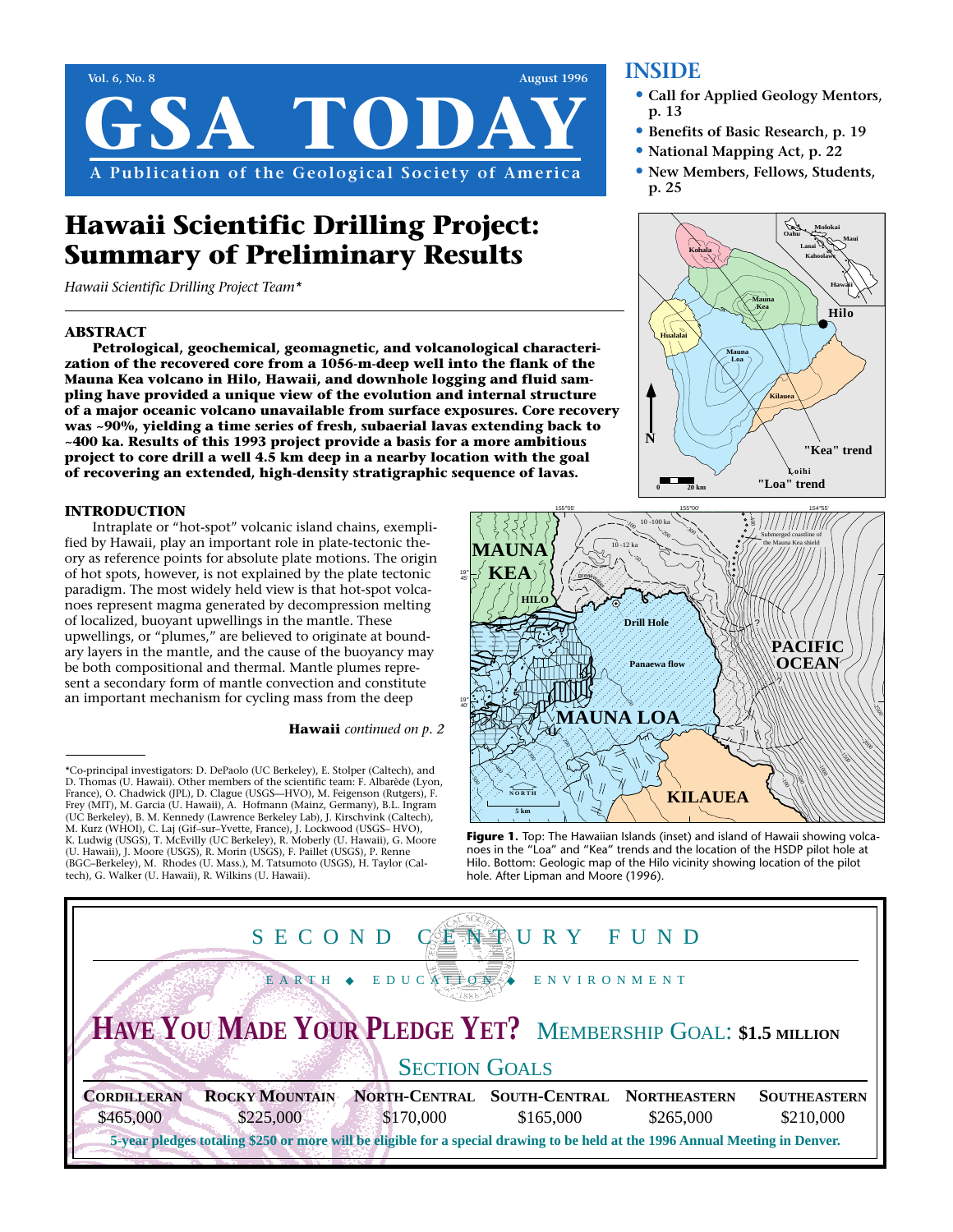# **GSA TODAY** *August Vol. 6, No. 8*

**GSA TODAY** (ISSN 1052-5173) is published monthly by The Geological Society of America, Inc., with offices at 3300 Penrose Place, Boulder, Colorado. Mailing address: P.O. Box 9140, Boulder, CO 80301- 9140, U.S.A. Periodicals Class postage paid at Boulder, Colorado, and at additional mailing offices. **Postmaster:** Send address changes to *GSA Today,* Membership Services, P.O. Box 9140, Boulder, CO 80301-9140.

Copyright © 1996, The Geological Society of America, Inc. (GSA). All rights reserved. Copyright not claimed on content prepared wholly by U.S. Government employees within the scope of their employment. Permission is granted to individuals to photocopy freely all items other than the science articles to further science and education. Individual scientists are hereby granted permission, without royalties or further requests, to make unlimited photocopies of the science articles for use in classrooms to further education and science, and to make up to five copies for distribution to associates in the furtherance of science; permission is granted to make more than five photocopies for other noncommercial, nonprofit purposes furthering science and education upon payment of the appropriate fee (\$0.25 per page) directly to the Copyright Clearance Center, 27 Congress Street, Salem, Massachusetts 01970, phone (508) 744-3350 (include title and ISSN when paying). Written permission is required from GSA for all other forms of capture, reproduction, and/or distribution of any item in this journal by any means. GSA provides this and other forums for the presentation of diverse opinions and positions by scientists worldwide, regardless of their race, citizenship, gender, religion, or political viewpoint. Opinions presented in this publication do not reflect official positions of the Society.

**SUBSCRIPTIONS** for 1996 calendar year: **Society Members:** *GSA Today* is provided as part of membership dues. Contact Membership Services at (800) 472-1988 or (303) 447-2020 for membership information. **Nonmembers & Institutions:** Free with paid subscription to both *GSA Bulletin* and *Geology,* otherwise \$45 for U.S., Canada, and Mexico; \$55 elsewhere. Contact Subscription Services. **Single copies** may be ordered from Publication Sales. **Claims:** For nonreceipt or for damaged copies, members contact Membership Services; all others contact Subscription Services. Claims are honored for one year; please allow sufficient delivery time for overseas copies.

**STAFF:** Prepared from contributions from the GSA staff and membership. **Executive Director:** Donald M. Davidson, Jr. **Science Editor:** Suzanne M. Kay *Department of Geological Sciences, Cornell University, Ithaca, NY 14853* **Forum Editor:** Bruce F. Molnia *U.S. Geological Survey, MS 917, National Center, Reston, VA 22092*

**Managing Editor:** Faith Rogers **Production & Marketing Manager:** James R. Clark **Production Editor and Coordinator:** Joan E. Manly **Graphics Production:** Joan E. Manly, Adam S. McNally

#### **ADVERTISING**

Classifieds and display: contact Ann Crawford (303) 447-2020; fax 303-447-1133

Issues of this publication are available electronically, in full color, from GSA as Acrobat "Portable Document Format" (PDF) files. These can be viewed and printed on personal computers using MSDOS or MSWindows, on Macintoshes, or on Unix machines. You must use the appropriate Adobe Acrobat Reader, available for free download from GSA and other online services. The more powerful Adobe Exchange program, available from commercial software suppliers, may also be used. Download the issues of *GSA Today* and/or the appropriate Readers using the Uniform Resource Locator (URL): http://www.geosociety.org. Issues of *GSA Today* are posted about the first of the month of publication.

This publication is included on GSA's annual CD-ROM *GSA Journals on Compact Disc.* Call GSA Publication Sales for details.

Printed with pure soy inks on recyclable paper in the U.S.A.

# **IN THIS ISSUE**

| Hawaii Scientific Drilling Project:                                                                    |  |
|--------------------------------------------------------------------------------------------------------|--|
| <b>Summary of Preliminary Results</b> 1                                                                |  |
|                                                                                                        |  |
| GSAF Update  10                                                                                        |  |
| GSA Media Workshop  11                                                                                 |  |
| In Memoriam $\ldots \ldots \ldots \ldots \ldots \ldots \ldots$ 11                                      |  |
| Environment Matters  12                                                                                |  |
| Call for Mentors in Applied Geology  13                                                                |  |
| Penrose Conferences Scheduled<br>Paleocene-Eocene Boundary 14<br>Tectonics of Continental Interiors 15 |  |
| Penrose Conference Report  16                                                                          |  |

| Societal Benefit of Basic Research  19  |
|-----------------------------------------|
| SAGE Remarks  21                        |
| Congressional Science Fellow Report  22 |
| GSA Bookstore  24                       |
| GSA on the Web  24                      |
| New GSA Members, Fellows  25            |
| New GSA Student Associates  27          |
| Bulletin and Geology Contents  28       |
| Calendar  29                            |
| 1997 Section Meetings  29               |
|                                         |
| Classifieds  31                         |

### **Hawaii** *continued from p. 1*

mantle to Earth's surface. Studies of the chemical and isotopic compositions of intraplate lavas, especially from oceanisland volcanoes, have contributed significantly to our knowledge of magma genesis and compositional heterogeneity in the mantle. Of particular importance is the identification of distinct compositional mantle end members, the origin and distribution of which provide insights into differentiation of the mantle-crust system, recycling of oceanic crust and continent-

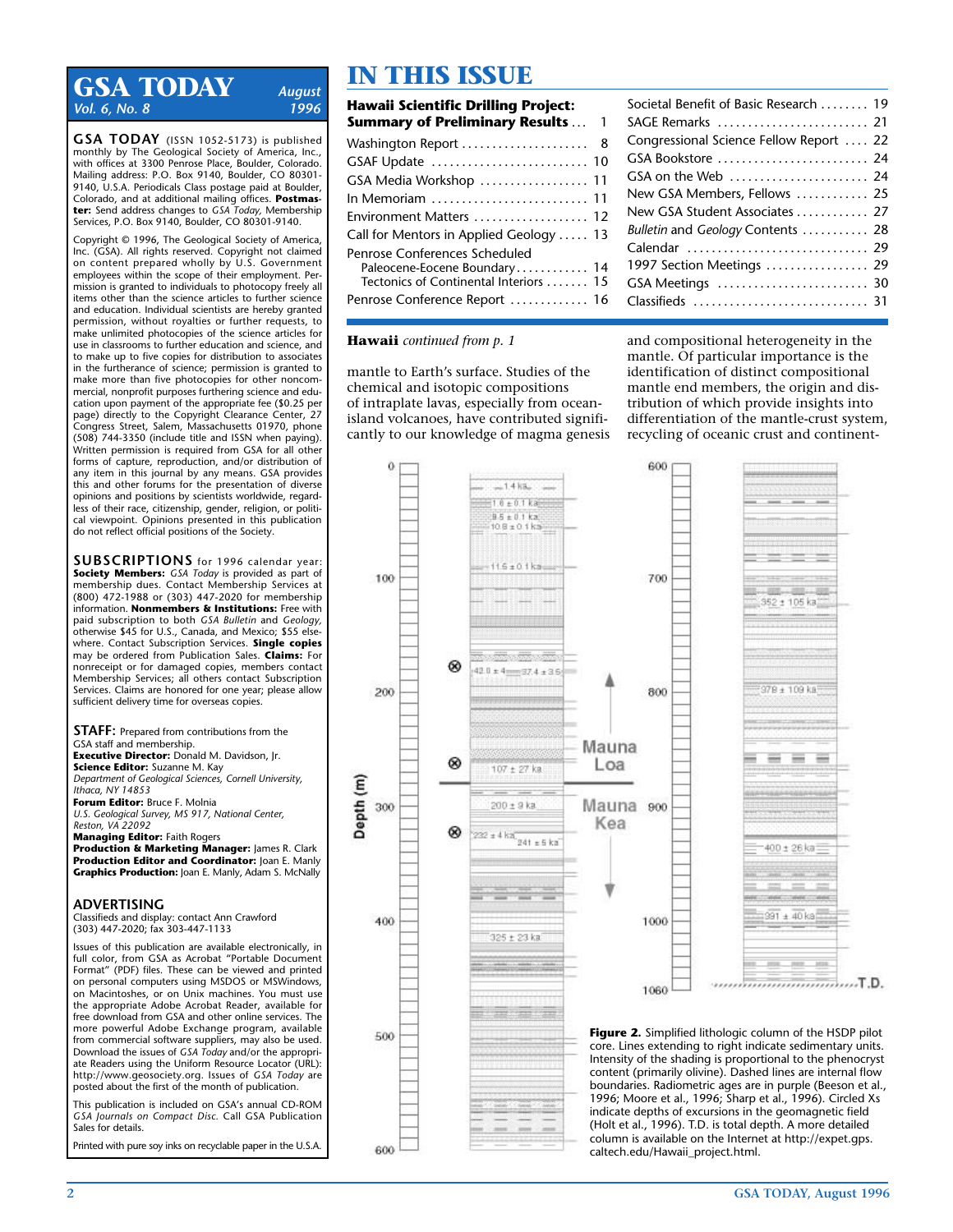derived sediment into the mantle, and lithospheric history.

An intraplate oceanic volcano can be viewed as a probe, sampling magmas produced by melting of the plume as the oceanic plate carries the volcano over the plume and recording this output in stratigraphic succession in its lavas. Sampling and analysis of an extended part of such a succession of lava flows would provide critical information on mantle plume structure and origin. However, a limitation in the study of hot-spot volcanoes is that the major volume of each volcano is inaccessible because it is below sea level. Even for those parts of oceanic volcanoes above sea level, erosion typically exposes only a few hundred meters of buried lavas (out of a total thickness of 6–20 km). For example, although the Hawaiian-Emperor chain has been active for at least 70 m.y., all we can generally examine for any individual volcano is that small fraction (5%–10%) of its history for which evidence is now exposed subaerially. Thus, although the late stages of Hawaiian volcanoes can be studied and viewed as a time sequence, the evolution of a single volcano during its ~1 m.y. passage across the plume is almost entirely inaccessible. If sequences of lava flows from oceanisland volcanoes spanning sufficiently long time periods could be collected, they could be uniquely valuable as probes of plume structure and related magmatic processes. Continuous core drilling through a lava sequence on the flank of an oceanic volcano is probably the only way to obtain such a stratigraphic sequence.

#### **Hawaii Scientific Drilling Project**

In recognition of the opportunities afforded by drilling through the flank of an oceanic volcano, the Hawaii Scientific Drilling Project (HSDP) was conceived in the mid-1980s to core continuously to a depth of several kilometers in the flank of the Mauna Kea volcano (DePaolo et al., 1991). Hawaii is the natural target because it is the archetype of ocean-island volcanism.

Core drilling of the "pilot hole" in Hilo, Hawaii, was done by Tonto Drilling Services, Inc. (Salt Lake City, Utah) from October to December 1993. The following 18 months were devoted to petrological, geochemical, geomagnetic, and volcanological characterization of the recovered core and the downhole logging and fluid-sampling program. In addition to these primary scientific goals, the "pilot hole" served as a test bed for a more ambitious, several-kilometer-deep-core hole by demonstrating the technical feasibility of the drilling program and the ability of the multidisciplinary, international group of project scientists to work together effectively. The pilot hole was funded



**Figure 3.** Chemical parameters vs. depth in HSDP core. Note boundary between Mauna Loa and Mauna Kea lavas. A: Alkalinity index distinguishing tholeiitic from alkalic lavas (Rhodes, 1996). B and C are from Rhodes (1996). Note that lower Zr/Nb and higher Zr/Y reflect lower degrees of mantle melting. In D (from Yang et al., 1996), a higher ratio indicates lower degrees of melting and more garnet in residue. In E and F (from Hauri et al., 1996; Kurz et al., 1996; Lassiter et al., 1996), the lack of change at the top of the Mauna Kea section suggests that the tholeiitic to alkaline transition involves changes in mantle melting conditions, not source composition.



by the National Science Foundation Continental Dynamics Program.

The HSDP pilot hole drill site was near Hilo Bay on the ~1400-year-old Panaewa flow series from Mauna Loa volcano (Fig. 1). The site was chosen to (1) be far from volcanic rift zones to minimize chances of encountering intrusion, alteration, and high-temperature fluids; (2) be close to the coastline, to maximize the probability of encountering submarine flow units and relatively old lavas; and (3) drill through some Mauna Loa lavas before encountering Mauna Kea lavas, to test our ability to distinguish between lavas of different volcanoes. Other factors were related to permitting and avoiding disturbance of the community.

Drilling lasted 46 days, reaching a total depth of 1056 m at an average penetration rate of >20 m per day. The penetration rate during periods of drilling (excluding logging time, waiting for cement, etc.) was ~30 m per day. Core recovery for the hole averaged about 90%; major losses occurred in unconsolidated sediments not effectively captured by the core barrel and in rubble zones that jammed the core barrel.

#### **DESCRIPTION OF THE STRATIGRAPHIC SECTION**

Core logging led to the designation of the 227 units in the generalized lithologic section in Figure 2. Of these, 208 are lava flows; the rest are ash beds, marine and beach sediments, and soils. No intrusive units have been identified. The location of the contact between Mauna Loa and

Mauna Kea lavas at a depth of 280 m is unambiguous. Evidence comes from: (1) abrupt changes in trace element and He, O, Sr, Pb, and Nd isotopic ratios (Fig. 3); (2) projection of the exposed slope of Mauna Kea to depth; (3) lava flows shallower than 280 m being interlayered with nearshore sediments and systematically thicker than those below, as expected for Mauna Loa lavas erupted as gently sloping lava deltas extending into Hilo Bay rather than for Mauna Kea lavas erupted on steep slopes well above sea level; (4) a significant soil horizon at the geochemically defined boundary; (5) intercalation of alkalic and tholeiitic lavas in the 50 m below the geochemically defined boundary, consistent with the end of shield building at Mauna Kea (Fig. 3); and (6) major element compositions of tholeiites above and below the contact being consistent with known differences between Mauna Loa and Mauna Kea lavas.

All sampled Mauna Kea lavas have been interpreted as subaerial, not submarine. The discovery of subaerial lavas more than 1 km below current sea level is not surprising, because Hawaii is subsiding at a rate of 2.0–2.5 mm/yr (Moore, 1987). At this rate, the minimum age of the lavas at the base of the core would be  $~100$  ka. Still unresolved is the nature and structure of the submarine part of the section (e.g., fragmental pillow vs. coherent lava flows vs. hyaloclastites deposited offshore as a prograding delta). This is potentially a technical as well as a scientific problem

**Hawaii** *continued on p. 4*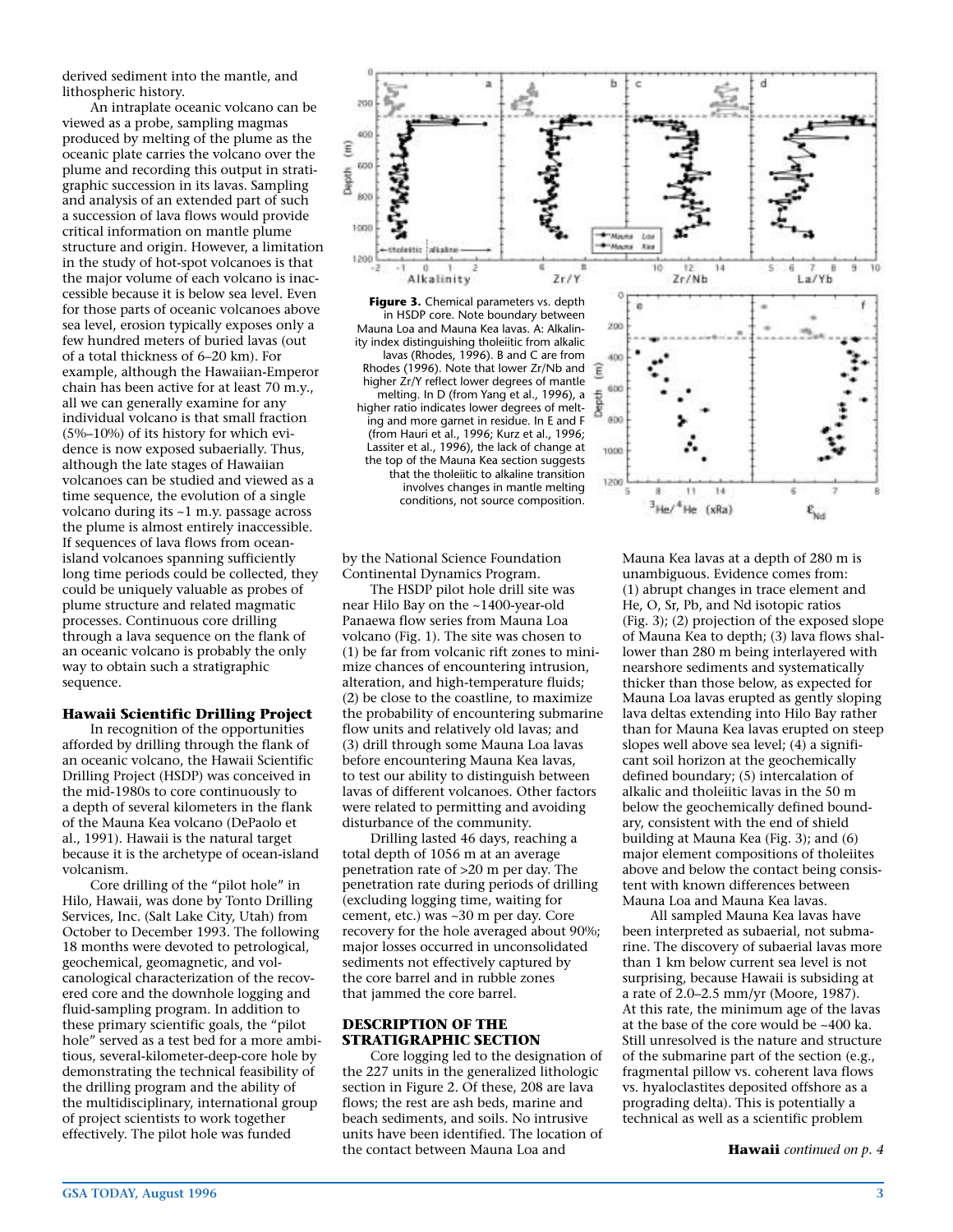## **Hawaii** *continued from p. 3* **Figure 4.** Measured

to be addressed by deeper drilling, as conditions may change in the submarine section.

An initial surprise was the importance of sediments in the Mauna Loa section. A thick (>25 m) succession of carbonate sediments rich in coral fragments was encountered immediately below the Panaewa flow. These are interpreted as Hilo Bay lagoonal deposits recording sealevel rise since 10 ka. Dating by 14C and U/Th techniques provides constraints on subsidence of the drill site (by comparison with known sea-level curves) and on dates of the two most recent flows. Other sediments include volcaniclastic units, beach and dune sands, hyaloclastites, and a "bog" deposit. The "bog" deposit (believed to be related to the Pahala ash) is rich in organic carbon and has a  $^{14}C$  age of ~40 ka. Assuming a roughly constant subsidence rate, ages of the sediments deposited at or near sea level can also be estimated from their depth in the core (Fig. 4). A sand layer interpreted as a windblown sediment occurs in the Mauna Kea section at a depth of 867 m. Throughout the core, weathered ash deposits are readily recognized as soils.

An important unknown before drilling was the extent of alteration at depth. A factor in choosing the Hilo site was the likely minimal interaction of the lavas with hydrothermal solutions due to distance from rift zones and evidence from water well studies. The possibility had been raised of local intrusions and hot-water flows associated with the nearby Halai Hills and the northeast rift of Mauna Loa. As a whole, the recovered samples are remarkably fresh lavas, although there is some alteration associated with weathering or eruption (e.g., thin iddingsite rims on olivines, oxidized groundmass, low K/P ratios in some lavas) and minor zeolite precipitation is observed in vesicles in the deepest part of the core. The key point is that geochemical and petrological studies have not been compromised by alteration and metasomatism.

Another uncertainty prior to drilling was how to date the core, because important insights into temporal variations in a volcano and connection to mantle processes depend on some fixed time points. The presence of dateable and ancient shoreline sediments in the Mauna Loa section (Fig. 4), giving information on the growth rate of the volcano at the drill site, was fortuitous. As expected, results from Ar-Ar and K-Ar dating of the lavas are mixed (Figs. 2 and 5). Alkalic lavas at the top of the Mauna Kea section have enough K for relatively precise dating. Low-K tholeiites deeper in the Mauna Kea section give less precise ages, but these ages are consistent with gradual slowing of volcano growth toward the end of shield

and inferred depth-age relations for the first 200 m of the HSDP pilot hole core. The curve labeled Sea Level represents paleo–sea level in the core and was calculated by using a sea-level curve derived from benthic foraminifera δ18O values and a subsidence rate of 2.5 mm/yr (Moore et al., 1996). Thick vertical bars indicate actual thicknesses



of lava flows. Symbols indicate radiometric age determinations (Beeson et al., 1996; Moore et al., 1996). The only age tie point between 12 and 40 ka is a black sand unit assigned an age of 28 ka on the basis of inferred formation at sea level.

building and with the base of the core being >400 ka. Although the pilot hole did not reach the first major magnetic field reversal (Brunhes-Matuyama boundary at ~790 ka), several polarity excursions were "captured" in the shallower parts of the core. Correspondence of their ages to those of excursions found elsewhere in the world provides a consistency check on ages based on sediment subsidence and radiometric dating of the lavas and sediments.

#### **SCIENTIFIC HIGHLIGHTS FROM THE HSDP PILOT PROJECT**

The ultimate goal of the HSDP is a core of several kilometers in the Mauna Kea volcano that can provide information on volcanic evolution that is inaccessible from surface exposures. However, even with a depth of only ~1000 m, the pilot hole significantly extended our knowledge of the evolution of the Mauna Loa and Mauna Kea volcanoes and gave us an indication of the rich insights that can be expected from a deeper hole. The scientific value of the core reflects several factors: (1) The fresh and essentially continuous nature of the core yielded information unavailable from surface reconstructions and disproved some prior expectations. (2) Both the Mauna Loa and Mauna Kea sections in the core spanned gaps between the oldest known subaerially exposed lavas (except a few very old Mauna Loa subaerial lavas along fault scarps) and submarine lavas dredged from the volcano's submarine rifts and thus filled unsampled parts of these volcanoes' histories. (3) Perhaps most significantly, the integrated, multidisciplinary approach taken here yielded a more detailed view than had previously been achievable.

## **Temporal Evolution of the Petrology and Geochemistry of Mauna Kea and Mauna Loa Lavas**

Subaerially exposed Mauna Kea lavas are divided into older (70–250 ka), tholeiitic to alkalic basaltic Hamakua Volcanics

and younger (4–65 ka), evolved alkalic (hawaiites and mugearites) Laupahoehoe Volcanics (Wolfe et al., 1995). The only other previously sampled Mauna Kea lavas are submarine tholeiites with estimated ages of ~400 ka (Wolfe et al., 1995) dredged from the east rift of Mauna Kea (Frey et al., 1991; Garcia et al., 1989; Yang et al., 1994). Geochemical data place the HSDP Mauna Kea samples on a continuum between the younger Hamakua series and older submarine lavas. Dating puts them in the ~200 ka gap between these groups, making the HSDP pilot hole the longest continuous compositional record for any Hawaiian volcano.

What do we learn from this unprecedented continuous record of Mauna Kea volcanism? The conventional view has been that magmas over most of the history of a Hawaiian volcano are monotonous tholeiitic lavas with alkaline lavas erupting at the start and close of the volcano's life. Except at the very top of the Mauna Kea section (i.e., <~240 ka), the pilot hole samples are indeed tholeiites, but with significant long-term variations in radiogenic isotope and trace element ratios (Fig. 3). The isotopic variations must reflect changes in source characteristics. Major and trace element variations in the HSDP Mauna Kea tholeiites and the tholeiitic-to-alkalic transition series have been interpreted as a trend with decreasing age toward decreasing extents of melting from garnet-bearing residues at increasing depths of melt segregation (Fig. 3). The trend to decreasing degrees of melting is consistent with progressively decreasing magma fluxes and growth rate of the volcano at the end of shield building (Fig. 5). High-frequency fluctuations superimposed on the longterm compositional trends of the tholeiites provide information on sizes of source heterogeneities. Reversals in some overall isotopic trends and in the trend of decreasing melt fraction with age near the bottom of the core are not understood. All of these variations show that magma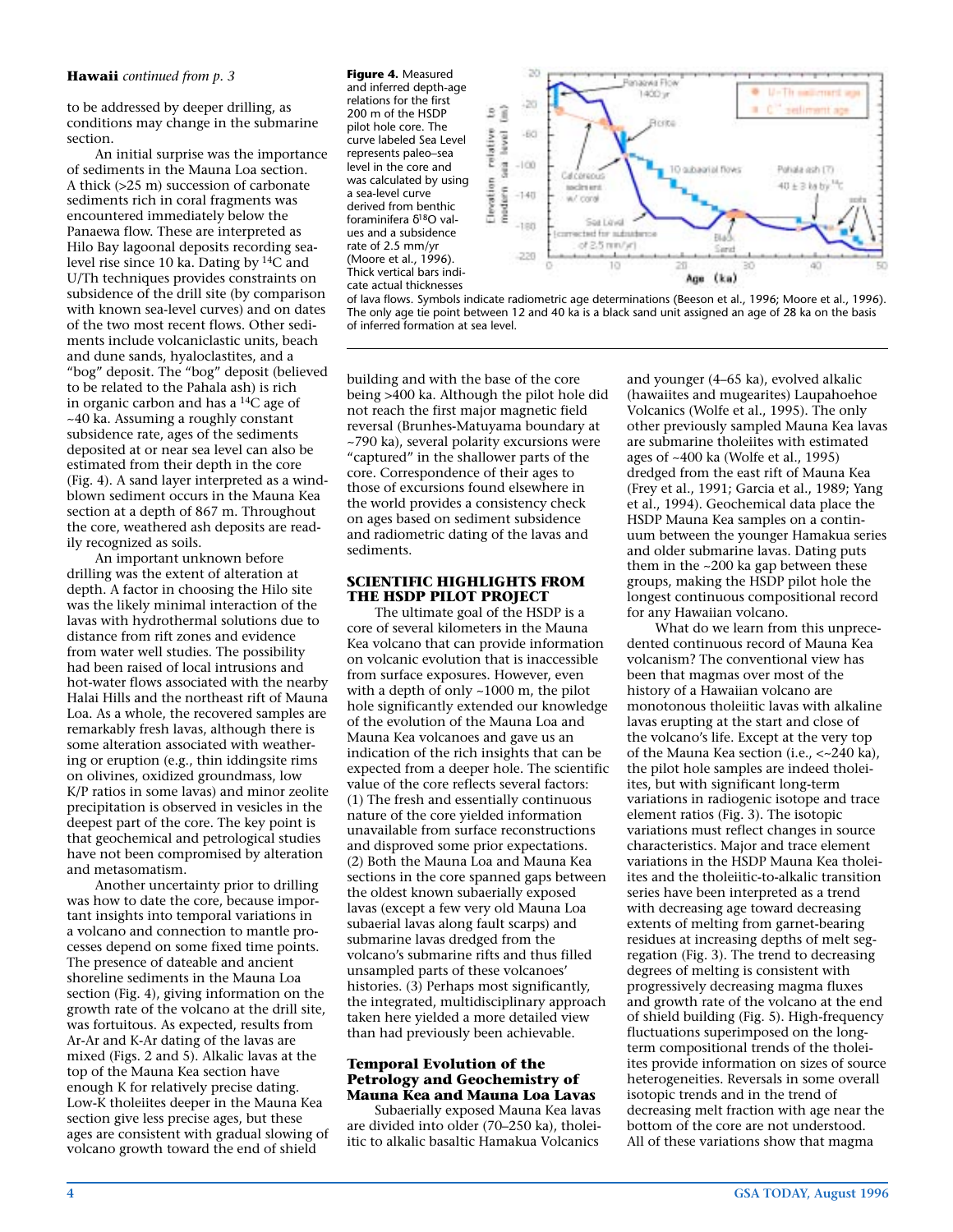

Figure 5. Summary of geochronology of the HSDP core based on radiometric dating (Beeson et al., 1996; Moore et al., 1996; Sharp et al., 1996), paleomagnetism (P) (Holt et al., 1996), and sea-level subsidence (SLS). Right-pointing arrows show minimum ages from the sea-level curve assuming a subsidence rate of 2.4 mm/yr. Left-pointing arrows indicate short magnetic polarity reversals with ages assigned from similar events elsewhere. Also shown are a calculated paleo–sea-level curve (assuming a subsidence rate of 2.5 mm/yr; Lipman and Moore, 1996) and a model depth-age curve for Mauna Kea (dashed-line curve; from DePaolo and Stolper, 1996). The endpoint of the model Mauna Kea curve is set arbitrarily to an age of 130 ka. The Hilo site reached maximum elevation near the end of the tholeiitic part of the shield-building stage (~330 ka). Elevation increased rapidly between 420 and 330 ka as lava accumulation (about 6–7 mm/yr) outpaced subsidence. After 330 ka, lava accumulation was slower than subsidence, and elevation gradually decreased to sea level. Since about 100 ka, Mauna Loa lava accumulation has kept pace with subsidence, and the site has remained close to sea level.

sources and genesis were changing as far back as 200 ka in the shield-building phase of Mauna Kea.

Although not as long as the Mauna Kea section, the Mauna Loa section  $(1.4$  to  $~100$  ka) also fills the temporal gap between exposed subaerial flows and fault scarp and submarine tholeiitic flows thought to be older than 100 ka. As with the Mauna Kea section, chemical and isotopic compositions (Fig. 3) are variable, confirming recent reports of a wider chemical range in Mauna Loa tholeiites than generally appreciated (Garcia et al., 1995; Hauri and Kurz, 1996; Kurz and Kammer, 1991; Kurz et al., 1995; Rhodes and Hart, 1995). For example, variations in incompatible trace element ratios from the base of the section at ~280 m to a core depth of ~200–250 m (corresponding to an age of ~50–80 ka) indicate increasing degrees of melting. An intriguing observation is that like submarine lavas from rift zones in Hawaii (Clague et al., 1995; Garcia et al., 1989, 1995) and in contrast to typical subaerial Hawaiian lavas, picritic lavas (i.e., rich in olivine) are the rule in the core. This could be a local phenomenon due to the hole being low on the volcano flank or a more general phenomenon reflecting high-temperature picritic parental magmas (Clague et al., 1991) and their processing in high-level magma chambers (Garcia et al., 1995; Rhodes, 1995). A final observation is that

although the growth rate of Mauna Loa is variable on a 104 scale, on a longer time scale magmatic growth appears to be in approximate balance with island subsidence. The observation that Mauna Loa is no longer growing vigorously or even maintaining its size above sea level is consistent with other indications that it is in or nearing its postshield stage.

#### **Mantle Reservoirs and Inferred Plume Structure**

Another objective of the HSDP is to obtain an isotopic time series from Mauna Kea lavas. The goal is to set constraints on the nature and temporal variations of the mantle sources of plume lavas in order to deduce the chemical and perhaps physical structure of the intraplate plume source. Previous work on Hawaiian volcanoes has identified several isotopically distinct mantle sources (Chen, 1987; Chen et al., 1991; Stille et al., 1986; Tatsumoto, 1978; West et al., 1987) and has shown that proportions of mantle components change in the postshield and posterosional phases of some volcanoes. These variations are thought to indicate changes in the interaction between the plume and its surroundings. Persistent chemical and isotopic differences between "Loa" trend volcanoes (Loihi, Mauna Loa, Hualalai, etc.) and "Kea" trend volcanoes (Kilauea, Mauna Kea, Kohala, etc.) have also been used to



**Figure 6.** Schematic diagram illustrating northwestward movement (8.6 cm/yr; Clague and Dalrymple, 1987) of Hawaii over a concentrically zoned mantle plume (Hauri et al., 1994, 1996; Lassiter et al., 1996). The plume is envisioned to be heterogeneous due to entrainment of ambient mantle during lower mantle upwelling. Translation of the Pacific plate over the plume leads to progressive sampling of zones. Top: the zero age (i.e., current) configuration—nearly dormant Mauna Kea (MK) is northwest of the plume center, overlying "normal" asthenospheric upper mantle; ML is Mauna Loa, L is Loihi, Ko is Kohala, and Ki is Kilauea. Center: 300 ka (near the middle of the MK section in the HSDP pilot hole)-MK was over the zone of the plume dominated by entrained (lower?) mantle material; Bottom: 600 ka—MK is projected to have been over the central zone of the plume.

infer plume structure and evolution (Ihinger, 1995; Tatsumoto, 1978).

Isotopic variations in the HSDP tholeiites (Fig. 3) demonstrate long-term changes in source characteristics that precede the prominent change to more alkaline lavas and the decrease in magma flux at the very end of shield building. Pilot project results have been interpreted in terms of a concentrically zoned plume (Fig. 6), in which long-term variability reflects northwestward motion of the vol-

**Hawaii** *continued on p. 6*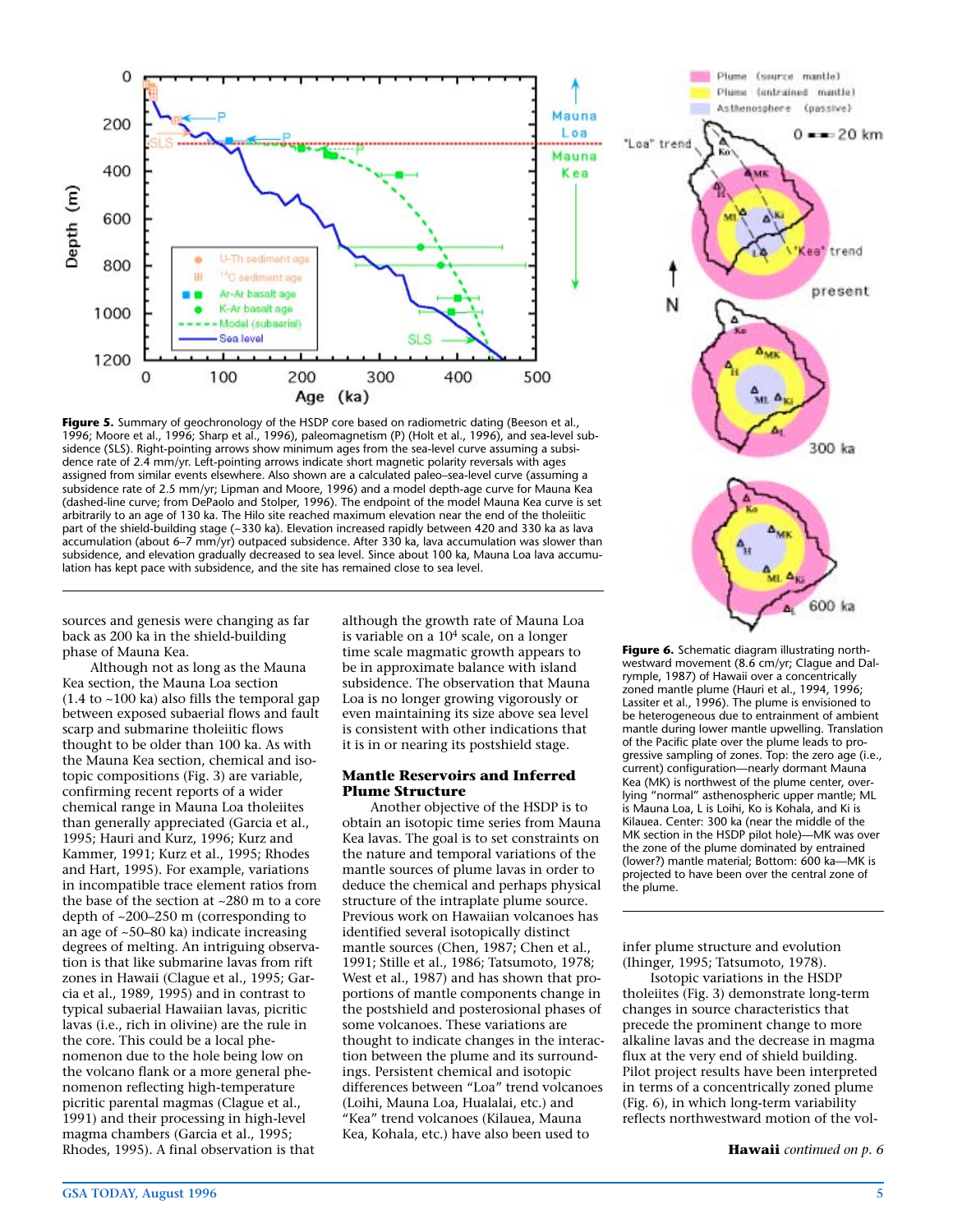#### **Hawaii** *continued from p. 5*

cano on the Pacific plate over the plume. The concentric plume is envisioned as having a core of material from a deep boundary layer, a ring of entrained lower mantle material, and an outer zone of upper mantle material. With time, the volcano moves over these concentric zones, sampling them in turn. This interpretation can account for long-term differences between "Kea" and "Loa" trend volcanoes, because these volcanoes can be in different positions relative to the concentric zones (see Fig. 6). The shape of the postulated concentric plume is poorly constrained, but this interpretation predicts that as drilling proceeds deeper into the Mauna Kea section, the nature of the sources should change toward the characteristics of the deep plume source in the center of the plume, and that deeper still, the ring of entrained material should again dominate. Although non-unique (alternatives include the "plumelet" hypothesis of Ihinger [1995], a role for the underlying oceanic crust [Eiler et al., 1996], and vertical heterogeneity or shorter length scale heterogeneities [DePaolo, 1996]), this view provides a framework for connecting plume structure and observables in Hawaiian lavas. The old view that the tholeiitic, shield-building phase of a Hawaiian volcano is monotonous and unchanging and that significant variability is confined to the beginning and end of the volcanic life cyle is clearly incorrect.

### **Growth Rates of Volcanoes**

Little is known about the duration of shield building of Hawaiian volcanoes, yet such knowledge is critical for understanding why and how the volcanoes form and are fed. Key observations are that the summits of Hawaiian volcanoes are typically spaced  $50 \pm 10$  km from each other and that Pacific plate velocity is ~10 cm/yr. Some investigators have suggested that the shield-building stages of individual volcanoes are nonoverlapping and that the main phase of growth is ~500 ka (e.g., Moore and Clague, 1992). Others have suggested that the volcanoes overlap significantly and that their active lifetimes could be >1000 ka (e.g., Lipman, 1995; Moore, 1987). The latter is a good reference number, because at a plate velocity of 10 cm/yr, it takes 1000 ka for a volcano summit to traverse a plume of 50 km radius. The pilot hole provides information on the vertical growth rate of Mauna Kea over several hundred thousand years, putting valuable constraints on the time scale of activity.

The expected age vs. depth relation of an idealized Hawaiian volcano has been modeled given simple assumptions about the geometry and subsidence rate of the volcano and about the relation between

magma supply and the position of the volcano over the plume. As shown by the dashed curve in Figure 5, this model, which suggests a lifetime for shield building of ~700–800 ka for Mauna Kea, yields an excellent match to actual depth vs. age data for the Mauna Kea pilot hole section. The model also matches constraints on Mauna Kea's volume, thickness, pre-alkalic summit elevation, and lava accumulation rates. The key point here is that the temporal variability of these parameters is potentially obtainable from an extended time series from a single volcano.

In Figure 5, subaerial lavas plot above the sea-level curve, submarine lava flows plot below it, and sediments and lavas emplaced at sea level plot on it. As expected, on the basis of the discussion above, Mauna Loa points roughly follow the sea-level curve. Mauna Kea lavas are all subaerial, consistent with the core site elevation reaching a maximum of ~400 m above sea level at ~330 ka. According to this analysis, Mauna Kea's subaerial-submarine transition would have been encountered if the pilot core had gone a few tens of meters deeper.

A growth rate of 2–3 mm/yr and a magma flux of 0.02–0.03 km3/yr can be derived for the part of Mauna Loa history sampled by the pilot core. These values, results from the Ninole Hills and Kealakekua fault, and results from the Mauna Kea part of the HSDP core suggest that Mauna Kea was at the same stage of evolution from about 400 to 300 ka as Mauna Loa has been from 100 ka to the present. The inferred 300 ka age difference between Mauna Kea and Mauna Loa is consistent with a 10 cm/yr plate velocity and the fact that Mauna Loa is 30 km farther down the plume trace than is Mauna Kea (Fig. 6).

#### **Geomagnetic Results**

The HSDP core provides the longest continuous volcanic record of geomagnetic field behavior yet available. These data provide an important complement to records obtained from deep-sea sediments in which field directions are averaged over a few thousand years and may suffer from variable amounts of compaction-induced inclination shallowing. Although the HSDP core is azimuthally unoriented, the high-quality "snapshots" of geomagnetic field intensity and inclination at Hawaii over the past 400 ka have yielded new insights into the global extent of polarity excursions, the relation of excursions to secular variation, the strength of the nondipole field in the central Pacific, and long-term secular variation. The paleointensity signal is still preliminary, but there are patterns that suggest correlations to relative paleointensity records from deep-sea sediments. The inclination record provides evidence for three polarity excursions in the central Pacific. Age constraints



**Figure 7.** Geomagnetic inclination record for the top (i.e., 280-350 m depth interval) of the Mauna Kea section of the HSDP pilot core (Holt et al., 1996). Unit 55 shows an excursion to reversed inclination; on the basis of Ar-Ar dates (to right, from Sharp et al., 1996) this excursion is correlated with the Jamaica–Pringle Falls events at 200–220 ka.

from radiometric dating (Fig. 7) enable correlation with excursions elsewhere, supporting the hypothesis that excursions are global events, not localized perturbations of the geomagnetic field. In addition, two of these polarity jumps appear to interrupt briefly long-term changes in inclination (e.g., Fig. 7); i.e., whatever the cause, the field pops back into its longterm state with a considerable "memory." This suggests that excursions are not merely extreme cases of secular variation, but may result from an independent geodynamo process. Another question that can be addressed with these data is whether the currently weak nondipole field in the central Pacific region extends back through the Brunhes Normal Chron. Comparison of the amplitude of secular variation averaged over the past 400 ka at Hawaii (and hence the strength of the nondipole field) with global paleomagnetic data compilations for the same latitude suggests that the currently weak nondipole field in the central Pacific is not characteristic of most of the time period sampled by the HSDP core. Perhaps the most intriguing result from the HSDP core is the discovery of secular variation periodicities greater than 10 ka. This is considerably longer than typical estimates and has potential implications for geodynamo theory.

#### **Downhole Geophysics**

Downhole temperature logs show complex profiles (Fig. 8), with several excursions superimposed on a generally negative temperature gradient with depth.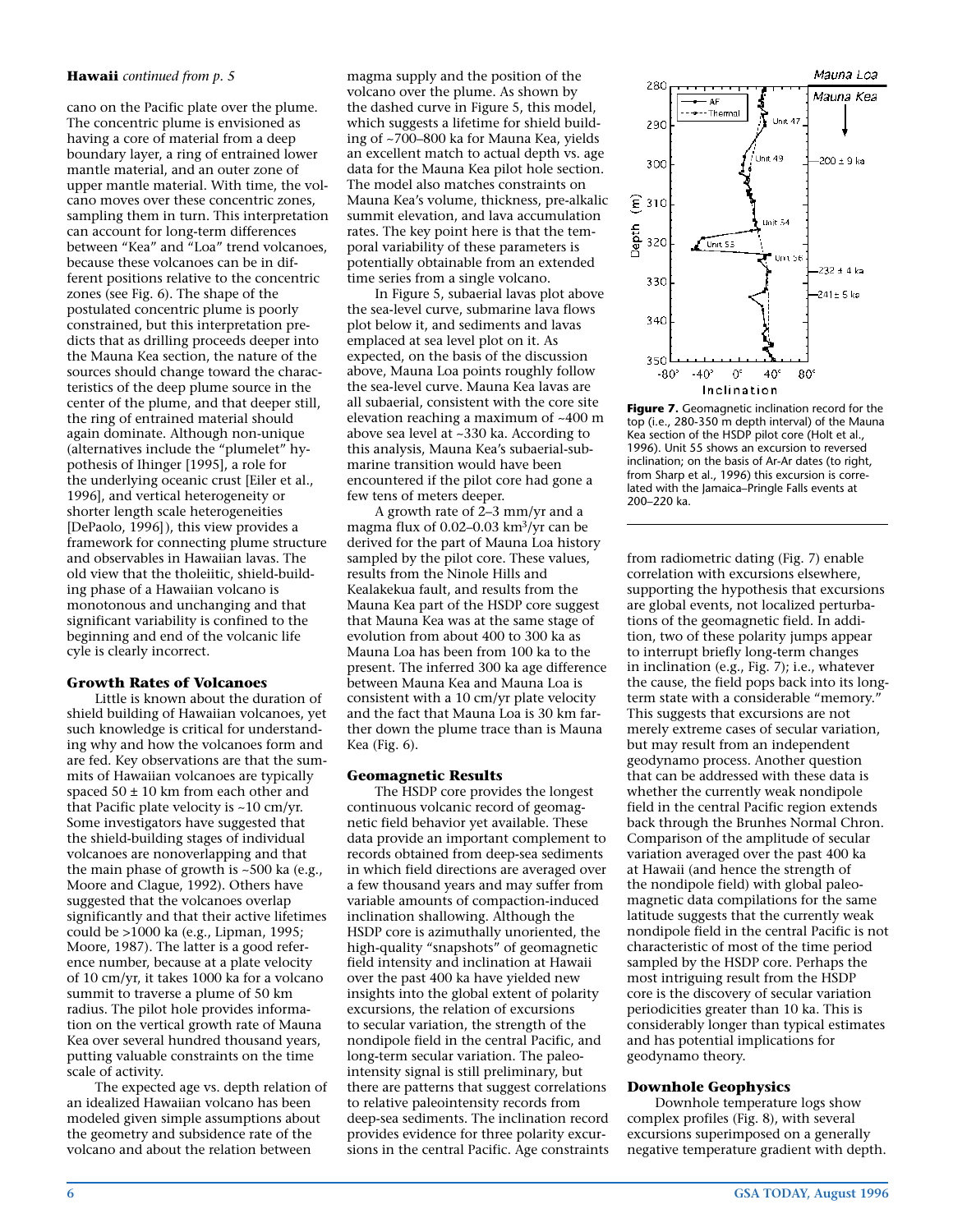KP#1 Temperature Logs



**Figure 8.** Three downhole temperature logs from an HSDP pilot hole taken between December 1993 (just after completion of drilling) and May 1995 (Thomas et al., 1996). Note the overall decrease in temperature with increasing depth, which contributed to the unaltered nature of the core. Ground-water zones (two freshwater, two saline) were identified by chemical and isotopic analysis of water samples and downhole logging (Paillet and Thomas, 1996; Thomas et al., 1996). The freshwater zone underlying the Mauna Loa–Mauna Kea boundary appears to be derived from high on the slopes of Mauna Kea. The deeper sea-water zone appears to be derived from direct, horizontal input from the ocean and is little changed by interaction with the volcanic pile.

The minimum temperature is about 5° C at a depth of 600 m. The similarity of the temperatures in the core hole to the ocean thermocline confirms the absence of hydrothermal activity and demonstrates the efficiency of ocean water circulation through rock units beneath the drill site. Temperature excursions at shallower depths (e.g., 70 m and 350 m; Fig. 8) suggest that water from several sources is passing through a series of vertically isolated subsurface aquifers underlying this site.

Borehole televiewer analysis of the strike and dip of downhole fractures indicates that the distribution of fracture orientations has changed with time. Because most of the fractures are inferred to be associated with tensional cracking during cooling of the lava flows, the observed change in orientations is interpreted as reflecting the evolution of surface slope angles during the growth of the Mauna Kea and Mauna Loa shields.

#### **Ground-water Hydrology**

Hydrological and water chemistry studies on the well after completion of drilling show a complex hydrological system beneath this site. Pumping drawdown and tidal flux measurements in the well

prior to perforation show that compaction has not substantially changed aquifer permeability of deep (>700 m) units. These deep units contain relatively young saline water  $(-3.6-5.6 \text{ ka})$  only minimally changed in chemical composition from sea water by interaction with the basalts. The young age of this cool water demonstrates rapid circulation of sea water through the volcano at depths of ~1 km even in the absence of hydrothermal temperatures. Fluid at ~325 m is fresh water that the induction logs indicate is a thick zone with saline water above and below (Fig. 8). Its location below the soil layer at the Mauna Loa–Mauna Kea contact suggests that this is fresh recharge from Mauna Kea flowing beneath a barrier formed by this soil. Isotopic analysis of this water shows that it was derived from an average elevation of ~1800 m and has a maximum age of ~2.8 ka. This fresh water may be channeled beneath the overlying sea water–saturated Mauna Loa basalts and ultimately discharged by deep offshore submarine springs. There is also evidence for fresh water in a second, shallower zone in the Mauna Loa section (Fig. 8). The picture that emerges at the HSDP site of alternating intervals of fresh and salt water saturation in the nearshore environment and of freshwater transport beneath saline water contrasts with widely applied models of Hawaii's hydrology, which have changed little since they were introduced by Stearns and Macdonald (1946).

#### **PROSPECTS FOR DEEPER SCIENTIFIC DRILLING IN HAWAII**

The results of the ~1 km HSDP pilot project demonstrate that important issues in mantle geochemistry and geodynamics, volcanology, and paleomagnetism can be addressed in a unique and powerful way by drilling in Hawaii. Many of these issues cannot be adequately addressed in the absence of drilling. The experience from the 1993 HSDP pilot hole provides a solid basis for planning and implementing a more ambitious deeper drilling project in Hawaii. As an outgrowth of the pilot program, the National Science Foundation Continental Dynamics Program has recently recommended funding a program to extend the HSDP to greater depth. The current plan is to: (1) drill continuously ~4.5 km into the flank of the Mauna Kea volcano in the vicinity of Hilo; (2) perform a suite of downhole logs and experiments to characterize the hole; and (3) describe and analyze the recovered samples with a wide array of techniques. Extrapolation of pilot project results suggests that the age at the base of the proposed core will be 650 ± 100 ka. As with the pilot project, the major focus will be to recover and characterize a continuous sequence of samples that when properly logged and curated will

serve as a valuable resource for future generations.

The drilling and scientific plans as currently envisioned consist of several phases. The site selection phase has already begun by evaluating several sites in the vicinity of Hilo. The tentative drilling program consists of three phases of continuous wire-line coring with target depths for Phase I of ~1700 m, Phase II of ~3400 m, and Phase III of ~4500 m. Each phase is expected to span two years, with about 6 months devoted to drilling and coring and the rest spent on downhole research and analyses of samples. The downhole logging program will be conducted at intervals through each drilling phase. After setting and cementing of the casing in the hole at the end of each phase, vertical seismic profile surveys will be conducted. This will be followed by perforation of the casing and sampling and analysis of fluids, as well as hydrologic analyses of the units. The syn- and postdrilling analytical program for each stage will be modeled after that in the pilot hole project, and will consist of modern geochemical, petrological, geochronological, and geomagnetic characterization of the recovered core. Core characterization will provide the basis for addressing issues in mantle structure and processes, volcano structure and evolution, and detailed tracking of the magnetic field, and it will guide future investigators in their use of this unique record of the history of a major oceanic volcano.

#### **REFERENCES CITED**

Beeson, M. H., Clague, D. A., and Lockwood, J. P., 1996, Origin and depositional environment of clastic deposits in the Hilo drill hole, Hawaii: Journal of Geophysical Research, v. 101, p. 11,617–11,629.

Chen, C.-Y., 1987, Lead isotope constraints on the origin of Hawaiian basalts: Nature, v. 327, p. 49–52.

Chen, C.-Y., Frey, F. A., Garcia, M. O., and Dalrymple, B., 1991, The tholeiite to alkalic basalt transition at Haleakala volcano, Maui, Hawaii: Petrogenetic interpretations based on major and trace element and isotope geochemistry: Contributions to Mineralogy and Petrology, v. 106, p. 183–200.

Clague, D. A., and Dalrymple, G. B., 1987, The Hawaiian-Emperor volcanic chain, part I, geologic evolution: U.S. Geological Survey Professional Paper 1350, p. 5–54.

Clague, D. A., Weber, W. S., and Dixon, J. E., 1991, Picritic glasses from Hawaii: Nature, v. 353, p. 553–556.

Clague, D. A., Moore, J. G., Dixon, J. E., and Freisen, W. B., 1995, Petrology of submarine lavas from Kilauea's Puna ridge, Hawaii: Journal of Petrology, v. 36, p. 299–349.

DePaolo, D. J., 1996, High frequency isotopic variations in the Mauna Kea tholeiitic basalt sequence: Melt zone dispersivity and chromatography: Journal of Geophysical Research, v. 101, p. 11,855–11,864.

DePaolo, D. J., and Stolper, E. M., 1996, Models of Hawaiian volcano growth and plume structure: Implications of results from the Hawaii Scientific Drilling Project: Journal of Geophysical Research, v. 101, p. 11,643-11,654.

DePaolo, D. J., Stolper, E. M., and Thomas, D. M., 1991, Physics and chemistry of mantle plumes: Eos (American Geophysical Union Transactions), v. 72, p. 236–237.

**Hawaii** *continued on p. 8*